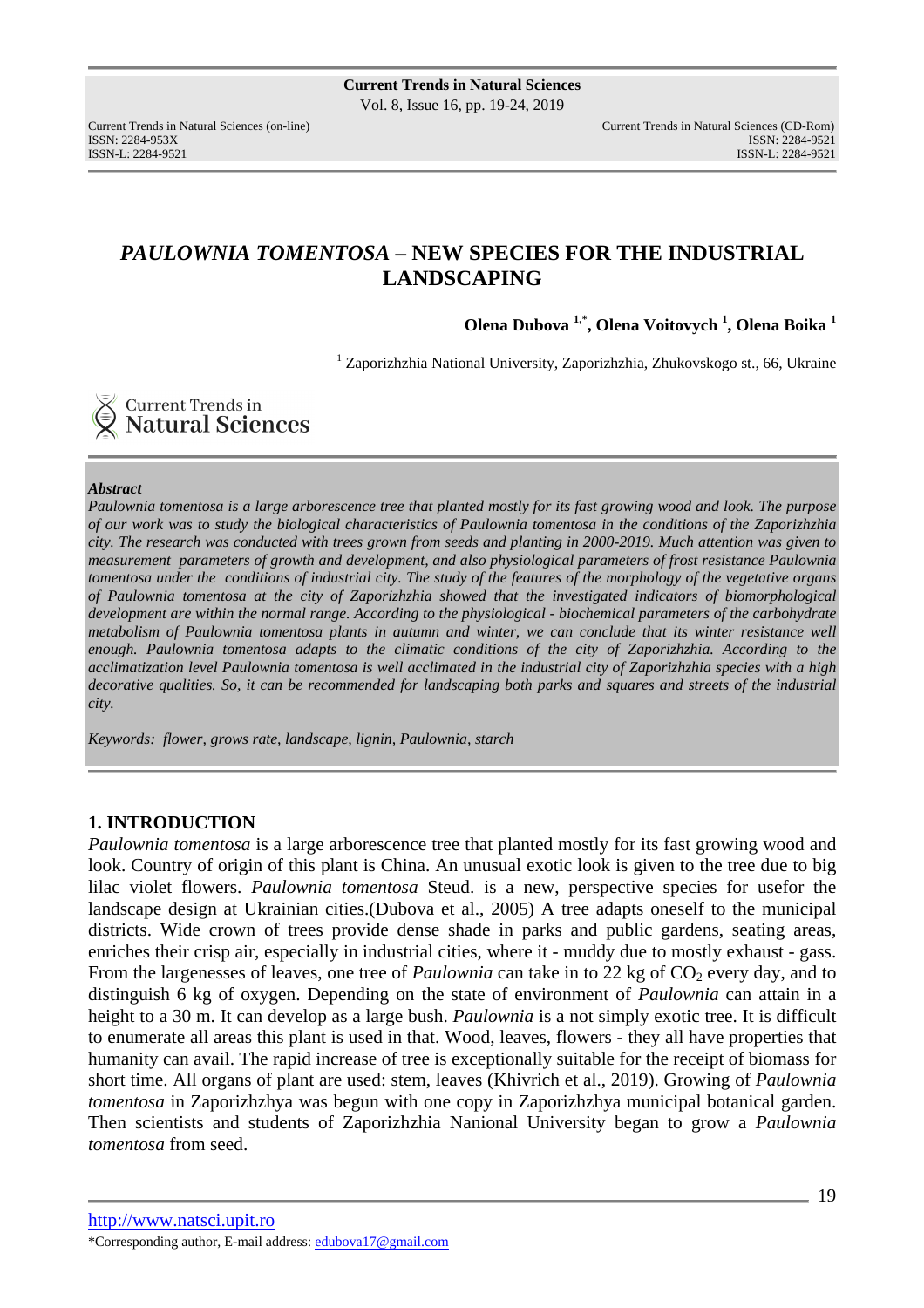Vol. 8, Issue 16, pp. 19-24, 2019

The purpose of our work was to study the biological characteristics of *Paulownia tomentosa* in the conditions of the Zaporizhzhia city.

# **2. MATERIALS AND METHODS**

The research was conducted with trees grown from seeds and planting in 2000-2019. Much attention was given to measurement parameters of growth and development, and also physiological parameters of frost resistance *Paulownia tomentosa* under the conditions of industrial city.

Phenological observations was conducted during decade (in 2010 - 2019) on generally accepted botanical and ekologo – geographical methods, description of seasons and subseasons of year was conducted on the basis of methods of Andrienko T.L and Filonova K.P., Nukhimovskoi (Beydeman, 1954; Yeremeyev, 2003; Andrienko, 2005). Periodicity of leadthrough of observations in spring- summer a season was made 3-4 days, and in other seasons of year – 5-6 days. These phenophases was fixed in study journals.

The content of starch and lignin was studied on annual shoots of plants that were taking from November to March. They were dried and shredded. To determine the starch we used the method of Pochynok (Pochynok, 1987). The dry plant material was extracted in a boiling water bath, filtered and hydrochloric acid solution was added and the optical density on FEC was measured with a red filter. The starch concentration was determined according to the calibration schedule.

The separation of lignin from other components of the plant is based on its resistance to acids. Lignin is separated from the related substances by the sequential treatment of the material with acetic acid, acetone, sulfuric acid. The lignin content was determined by the titrometric method. The prepared solution is titrated with a solution of Mor salt in the presence of phenylanthranilic acid until it changes the color from a cherry violet to green.

For study under a light microscope (CM, Biolar) the material was treated according to the conventional acetolysis method (Kokhno et al, 1994). Photos were taken on a USB Sigeta CAM-07 at 20x-200x magnification.

The level of success of introduction was determinate by the method of integral numerical assessment of the viability and prospects of introduction of woody plants based on visual observations (Kokhno et al, 1994)and the method of assessing the degree of acclimatization (Lapyn, 1973).

Kohno M. and Kurdyuk O. (Kokhno et al, 1994) combined the criteria of acclimatization estimation by the sum of the estimates and gave them a numerical value. The authors called this number acclimatization (A), it is the sum of the indicators of plant growth and resistance to negative environmental factors. The highest value of the acclimatization number (100) corresponds to the highest success rate of the introduction. To determine the acclimatization number, the authors proposed the following formula:

 $A = P \times b + GR \times b + Zm \times b + Zc \times b$ ,

where:

 $P$  – growth rate;  $b$  – the coefficient of significance of the trait, taken on the basis of its value for the successful passage of the introduction process; GR – the indicator of generative development; Zm index of winter resistance; Zc - the indicator of drought resistance.

# **3. RESULTS AND DISCUSSIONS**

Annual observations of the seasonal rhythm of *Paulownia* showed that it starts and ends its vegetation late, an average in 230 days in the growing season.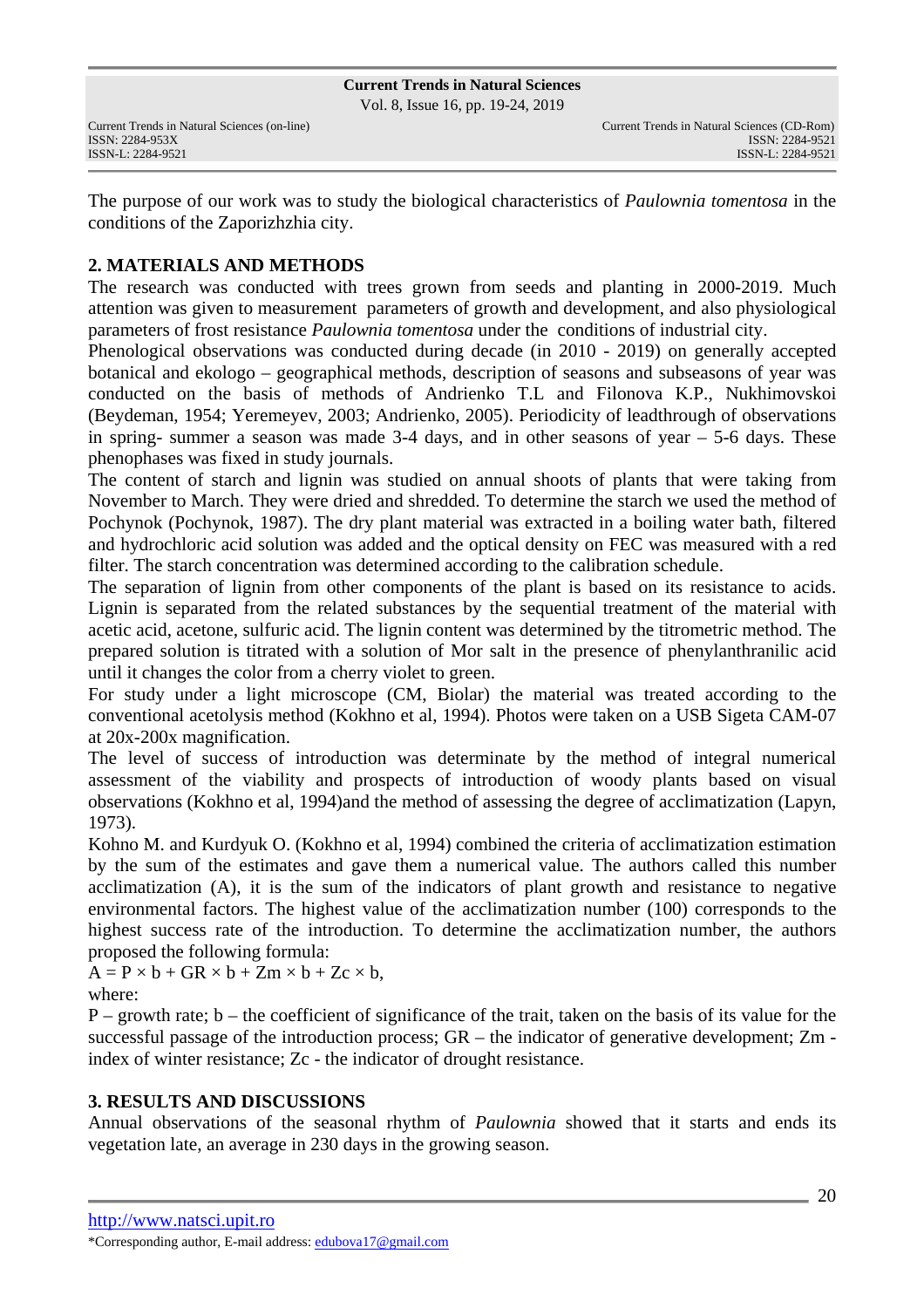Vol. 8, Issue 16, pp. 19-24, 2019

Based on the study of the growth dynamics of *Paulownia tomentosa* over 8 years, we found that the vegetative period begins in the last decade of April, and ends in November and lasts  $230 \pm 2$  days depending on the year of observation. *Paulownia tomentosa* has an intense growth of shoots during June-October, which is an average of 1.81 cm per day in the main shoots and 0.81 cm per day in the side shoots. Growth of shoots continues throughout the growing season and ends simultaneously with the decline of number of leaves in the first week of November.

| Year | vegetative<br>buds, dates | Swelling of   Opening of  <br>vegetative<br>buds, dates | Start of<br>grows, dates | leaf fall,<br>dates | leaf<br>activity,<br>days | Blooming,<br>dates | Flowers fall,<br>dates |
|------|---------------------------|---------------------------------------------------------|--------------------------|---------------------|---------------------------|--------------------|------------------------|
| 2010 |                           | 15.04-20.04 20.04-22.04                                 | 22.04-25.04              | 07.11-9.11          | 201                       |                    |                        |
| 2011 |                           | 13.04-19.04   19.04-21.04                               | 23.04-25.04              | 9.11-10.11          | 201                       | 14.05-24.05        | 25.05-26.05            |
| 2014 |                           | $11.04 - 15.04$   16.04 - 18.04                         | 20.04-22.04              | 10.11-12.11         | 208                       | 05.05-14.05        | 17.05.-20.05           |
| 2016 |                           | $ 07.04 - 09.04 10.04 - 13.04 $                         | 15.04-17.04              | 10.11-13.11         | 214                       | 22.04-03.05        | $08.05 - 15.05$ .      |
| 2018 |                           | $11.04 - 13.04$   14.04 - 16.04                         | 17.04-19.04              | $14.11 - 15.11$     | 213                       | 26.04-02.05        | 03.05-05.05            |
| 2019 |                           | 13.04-15.04   16.04-20.04                               | 21.04-23.04              |                     |                           | 28.04-05.05        | $06.05 - 15.05$        |

*Table 1. Season rhythm of growth and development of generative and vegetative organs of Paulownia tomentosa*

The study of the morphology of the vegetative organs of the *Paulownia* in the city of Zaporizhzhia showed that the investigated parameters of biomorphological development (height of the plant, length of annual growth, leaf plate size, number of leaves per year) are within the normal.

We observed the blooming of trees *Paulownia tomentosa* during years. For the first time large, pyramidal inflorescences - up to 30 cm in length - were hung, formed at the end of August 2009. But the blooming in the spring did not happen, because of severe winter with low temperatures, the buds died out. The buds, that was formed in the end of summer 2010, overwintered and blossomed in the spring of 2011. Flowers began to be formed on May 14-15 2011. The opening of buds is acropentally, on each inflorescence forms from 1 to 7 flowers. Full blooming lasted until May 19- 20, on May 24-25, all the inflorescences were fall out.

Flowers of *Paulownia tomentosa* are bisexual, large, up to 6.4 cm in diameter, purple-blue, inside with a yellow strip, fragrant, with a bell-shaped calyx, slightly distorted, tubular, five-legged pitcher, with four double-stalk stamens and a pillar with a short column. Ovary consist of two ovules (Table 2, Fig. 1). Pollen grain elliptic, triborous with thin exine, they diameter is about 27- 33 microns.

| Tuble 2. Structure of flower of Lawtownia tomentosa |                |                |                  |  |  |  |
|-----------------------------------------------------|----------------|----------------|------------------|--|--|--|
| Number of flowers per one                           | Size of        | Size of        | Size of limb, cm |  |  |  |
| inflorescence, pc                                   | sertulum, cm   | trampet, cm    |                  |  |  |  |
| $27.2 \pm 2.32$                                     | $6.3 \pm 0.07$ | $4.4 \pm 0.04$ | $1.8 \pm 0.13$   |  |  |  |

*Table 2. Structure of flower of Pawlownia tomentosa* 

Fruit is a box containing a number of winged seeds. On 2016, 2018, 2019 years the start of flowering was on April due to warm spring. The development of generative organs of *Paulownia* is under the influences of temperature. Blooming does not occur after strong winters due to the buds were freezing.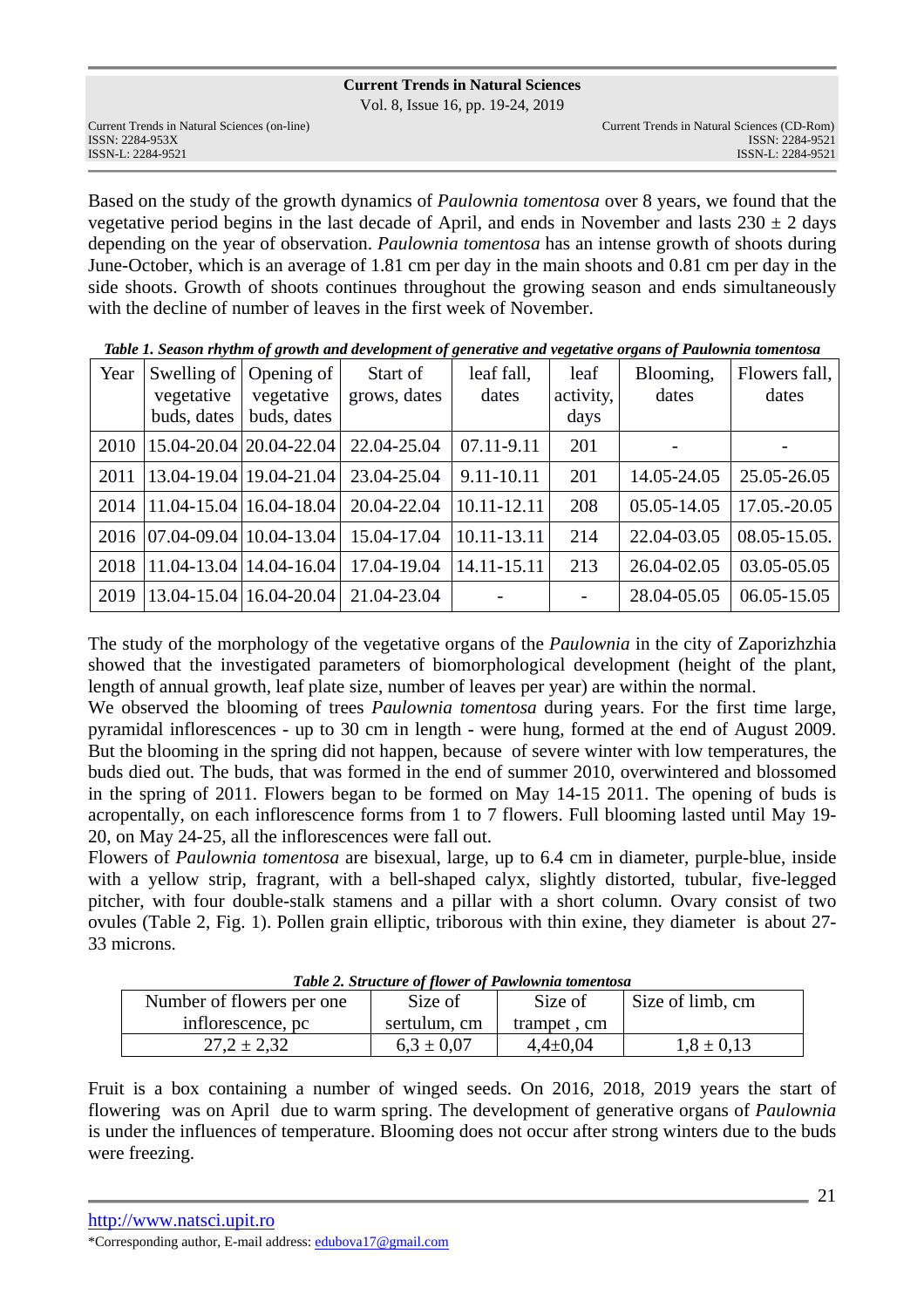Vol. 8, Issue 16, pp. 19-24, 2019

Current Trends in Natural Sciences (on-line) Current Trends in Natural Sciences (CD-Rom) ISSN: 2284-953XISSN: 2284-9521 ISSN-L: 2284-9521 ISSN-L: 2284-9521



*Figure 1. Structure of the flower: А. - Sertulum В. - Cross cut of sertulum С. - Anther. D. - Pollen on anther E. - Pollen grains . F. - Lengthwise sections cut of ovary. G. - Cross sections cut of ovary.* 

The dynamics of amount of carbohydrates is associated with the annual morphophysiological cycle of trees. For the determination of adaptation to low temperatures, the observing of the dynamics of starch during the preparation of plants for winter deserves special attention . The degree of starch hydrolysis correlates with adaptability to low negative temperatures.

It was established by our research that in the autumn the maximum of starch in *Paulownia tomentosa* is observed at the beginning of November (4.56%) During the winter months its amount decreases, in February its content is minimum (2.29%.) There is a second starch maximum in March. (3.28%) that coincides with the starts of sap flow (Fig.2).

One of the most common biopolymers in nature is lignin. These phenolic polymers have a great importance in the adaptation of plants to the adverse effects of the environment. Lignification increases with the action of adverse factors on the plant organism. In less cold-resistant species of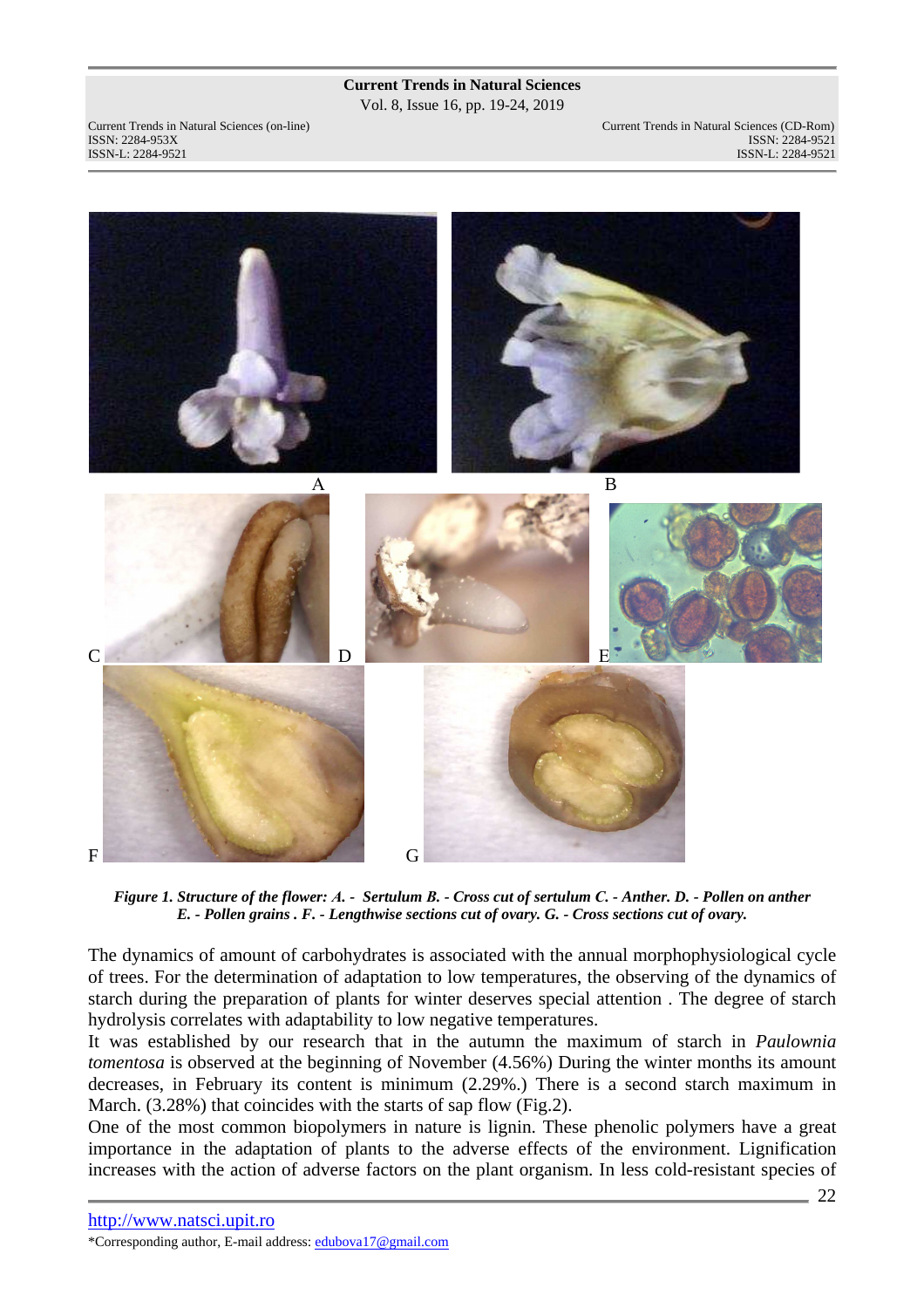Vol. 8, Issue 16, pp. 19-24, 2019

plants the maximum content of lignin is in the tissues at the beginning of winter (December), and it decreases in early spring (March). According to our research, the maximum lignin content was observed in December — 3,02%, and in February it content was 3.19%, in March the content of lignin decreased to 2.38%, because of the processes of tissue delignification take place (Fig. 2).



*Figure 2. Content of starch and lignin during the season* 

To evaluate the success of the introduction of *Paulownia tomentosa*, we determined the acclimation level.

An estimation of indicators of growth, winter resistance, drought-tolerance and generative development was conducted (Table 3). The growth index is 5 points, winter resistance and drought tolerance is estimated at 4 points, and generative development at 3 points, as the blooming does not occur after the winter with extremely low temperatures. The accumulative number for *Paulownia tomentosa* is equal to

 $A = 5 * 2 + 3 * 5 + 4 * 10 + 4 * 3 = 10 + 15 + 40 + 12 = 77$ 

|  | Table 3. Level of success of the introduction of Paulownia tomentosa at Zaporizhzhia city |  |
|--|-------------------------------------------------------------------------------------------|--|
|  |                                                                                           |  |

| Grows rate, $B=2$ |       | Generative development, Winter resistance, |       |                     |                | Drought resistance,            |       |
|-------------------|-------|--------------------------------------------|-------|---------------------|----------------|--------------------------------|-------|
|                   |       | $B=5$                                      |       | $B=10$              |                | $B=3$                          |       |
| Description       | Value | Description                                | Value | Description   Value |                | Description                    | Value |
| Excellent         | 5     | Plants blooming 3                          |       | Partially           | $\overline{4}$ | Partially                      |       |
|                   |       | and gives pods                             |       | freezes the         |                | resistant (leaves              |       |
|                   |       | only<br>when                               |       | tip of the          |                | fall when<br>are               |       |
|                   |       | winter is<br>warm                          |       | annual              |                | temperature<br>$\overline{1}S$ |       |
|                   |       | enough.<br>Seeds                           |       | shoot               |                | very high)                     |       |
|                   |       | are germinate.                             |       |                     |                |                                |       |

By the indicators of the acclimatization level we can conclude that the degree of acclimatization approaching to the good one.

http://www.natsci.upit.ro \*Corresponding author, E-mail address: edubova17@gmail.com